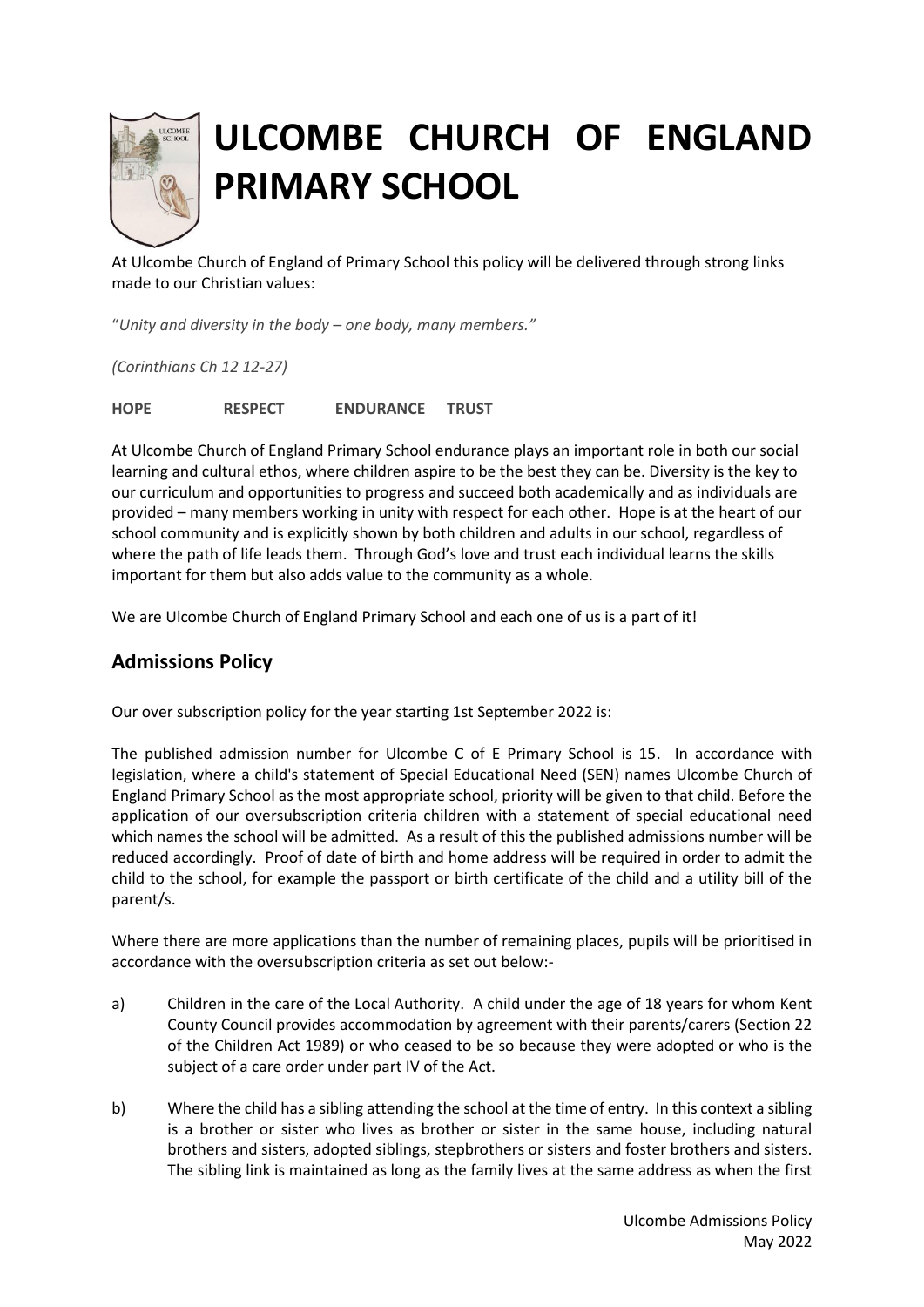child applied, or has moved closer to the school than when the first child was offered a place, or has moved to an address that is less than 2 miles from the school using distance measured by the method outlined in the distance criterion.

- c) Where there are medical grounds for admitting the child. Medical/health, social and special access reasons will be applied in accordance with the school's legal obligations, in particular those under the Equality Act 2010. Priority will be given to those children whose mental or physical impairment means they have a demonstrable and significant need to attend Ulcombe Church of England Primary School. Equally this priority will apply to children whose parents'/guardians' physical or mental health or social needs means that they have a demonstrable and significant need to attend Ulcombe Church of England Primary School. Such claims will need to be supported by written evidence from a suitably qualified medical or other practitioner who can demonstrate a special connection between these needs and Ulcombe Church of England Primary School.
- d) Where the child's home is in the Ulcombe areas and/or surrounding villages.
- e) Proximity of the child's home address to the school, with those living nearer being accorded the higher priority. A child's home address is considered to be a residential property that is the child's only or main residence (not an address at which the child may sometimes stay or sleep) and which is either owned by the child's parent, parents or guardians or leased or rented to them under a lease or written rental agreement. Where partners live apart but share responsibility for the child, and the child lives at two different addresses during the week, we will regard the home address as the one at which the child sleeps for the majority of week days.

The distance is measured between the child's permanent address and the school, measured in a straight line using Ordinance Survey address point data. Distances are measured from a central point within the child's home to a similarly defined point within the school as specified by Ordinance Survey. The school uses measurements provided by the LA and further information on how distances are calculated is available in the Admissions Booklets provided by the LA.

A block of flats has a single address point reference, so applicants living in the same block will be regarded as living the same distance away from the school. In the unlikely event that two or more children live in the same block and in all other ways have equal eligibility for the last available place at the school, the names will be issued a number and drawn randomly to decide which child should be given the place.

In a tie breaker situation the nearness of an applicant's home to school will be the decider. If in the event more than one applicant has the same distance from home to school (as measured by the local authority), then a random selection will be applied.

After a place has been offered the school reserves the right to withdraw the place in the following circumstance:

- 1. When a parent has failed to respond to an offer within a reasonable time; or
- 2. when the parent has failed to notify the school of important changes to the application information; or
- 3. the admission authority offered the place on the basis of a fraudulent or intentionally misleading application from the parent.